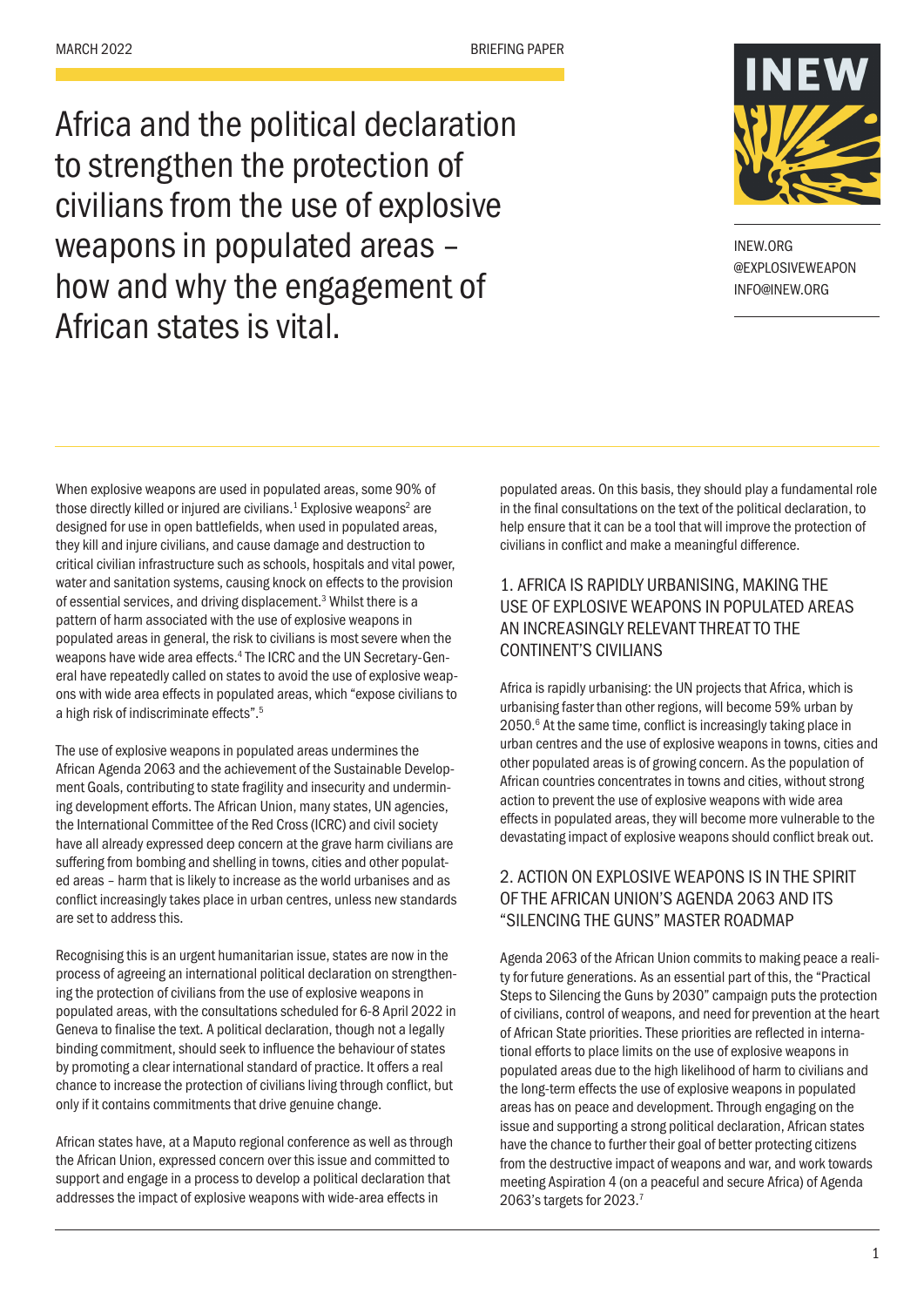### 3. THE AFRICAN CONTINENT IS ALREADY SUFFERING FROM THE EFFECTS OF EXPLOSIVE WEAPONS USE IN POPULATED AREAS

African civilians have already suffered the use of explosive weapons. In recent months in Tigray, airstrikes, shelling, and artillery attacks in urban areas have killed hundreds of civilians, including children, and destroyed homes, hospitals, schools, and marketplaces. Hundreds of thousands have been forced to flee. Over the last decade, other states including Sudan, Somalia, Libya, Nigeria, and Côte d'Ivoire have suffered similar violence; their civilians suffering similar harms. This is a humanitarian challenge that affects every region of the globe and as such requires a global response.

#### *Some key examples:*

- $\times$  In March 2011, 100 civilians were killed and injured when at least six 81mm mortar shells hit Abobo, a densely populated area of Abidjan City, Côte d'Ivoire.<sup>8</sup> The shelling also damaged vital infrastructure including a marketplace and a bus station.
- × In Misrata, *Libya*, some 3,000 people were reported killed or injured by mortar and rocket fire over two months in Spring 2011.<sup>9</sup> Reuters reported that over 100 rockets had been fired into Misrata on a single day in April.10 Alongside civilian casualties, the sustained bombardment damaged and destroyed Misrata's infrastructure including factories and food industry plants, residential areas, the hospital, and the port. UN OCHA reported that humanitarian access was severely limited, especially as ships were prevented from docking, and that medical facilities were overwhelmed.<sup>11</sup>
- $\times$  On 14 January 2022, UN OHCHR reported that over 100 civilians had been killed and 75 injured in airstrikes in *Tigray* during the first two weeks of the year.12 The deadliest airstrike hit Dedebit IDP camp on 7 January, killing at least 59 people and wounding some 30 more. The UN warned that airstrikes in Tigray had affected fuel and food supplies, stymied humanitarian access and created a 'de-facto blockade'.<sup>13</sup>

### 4. THE USE OF EXPLOSIVE WEAPONS IS A KEY TRIGGER AND A DRIVER OF DISPLACEMENT

In the context of a global refugee crisis as well as escalating numbers of internally displaced persons (IDPs) and migrants (many of whom originate from conflict-affected countries), the use of explosive weapons in populated areas remains one of the main triggers and drivers of displacement. In just two months in the summer of 2019, over 100,000 people were displaced due to heavy bombing and shelling in Tripoli, Libya.<sup>14</sup> Explosive weapons use not only triggers and drives displacement but also creates barriers to return. African states, as well as the UN, international organisations and global civil society have emphasised the need to address the root causes of displacement: a political declaration aimed at curbing the use of explosive weapons in populated areas offers an excellent opportunity to do so.

### 5. THE MOBILISATION OF AFRICAN COUNTRIES HAS MADE A SIGNIFICANT DIFFERENCE TO OTHER HUMANITARIAN DISARMAMENT ISSUES

African States have a long tradition of leading disarmament processes and advocating positions that strengthen the protection of civilians. They have been pivotal in driving the development and adoption of some of the most successful disarmament treaties such as the 1997 Mine Ban Treaty, and the 2008 Convention on Cluster Munitions, working effectively to ensure they are ambitious and include strong provisions on civilian protection and victim assistance.

Where African states have chosen to use their voice, they have been heard to great humanitarian effect. If African states are vocal at the upcoming final round of negotiations in April 2022, they could similarly be key to ensuring that a political declaration on protecting civilians from the use of explosive weapons includes a strong commitment to avoid their use in populated areas, and that the rights and needs of victims and communities are respected.

#### 6. THE USE OF EXPLOSIVE WEAPONS IN POPULATED AREAS UNDERMINES THE SUSTAINABLE DEVELOPMENT GOALS

The use of explosive weapons in populated areas hinders the achievement of a wide range of Sustainable Development Goals (SDGs) including Goal 2 on ending hunger, Goal 3 on health, Goal 5 on safe education, Goal 5 on women's empowerment, Goal 6 on water and sanitation, Goal 8 on employment, Goal 10 on inequality and Goal 11 on safer cities.15 Beyond those killed and injured by the use of explosive weapons in populated areas, an even greater number of civilians are affected as a result of damage to essential infrastructure and services. The destruction of hospitals, schools, and infrastructure can take years, even decades, to repair. The reverberating effects of explosive weapons use in towns and cities not only hinders humanitarian access but also destroys livelihoods and discourages investors.

#### 7. AFRICAN COUNTRIES AND AU INSTITUTIONS HAVE ALREADY SPOKEN OUT ON THIS ISSUE

In November 2017, Africa held the first regional conference on the protection of civilians from explosive weapons in populated areas, and attending states adopted the first international instrument on the issue through the Maputo Communiqué.16 State representatives acknowledged the need for further action on the use of explosive weapons in populated areas at national, regional, and international levels, and committed to avoid the use of explosive weapons with wide area effects in populated areas. They also agreed to fully support the process to develop a political declaration, and to foster engagement by African States.

In 2019, African states deepened their commitment to the issue of explosive weapons in populated areas through a communiqué of the African Union Peace and Security Council.<sup>17</sup> The communiqué "expressed support for an inclusive consultation process to develop a political declaration that addresses the impact of explosive weapons… underlining that the declaration must include action-oriented commitments" and agreed "to promote active African participation in the global process of elaborating a political declaration".